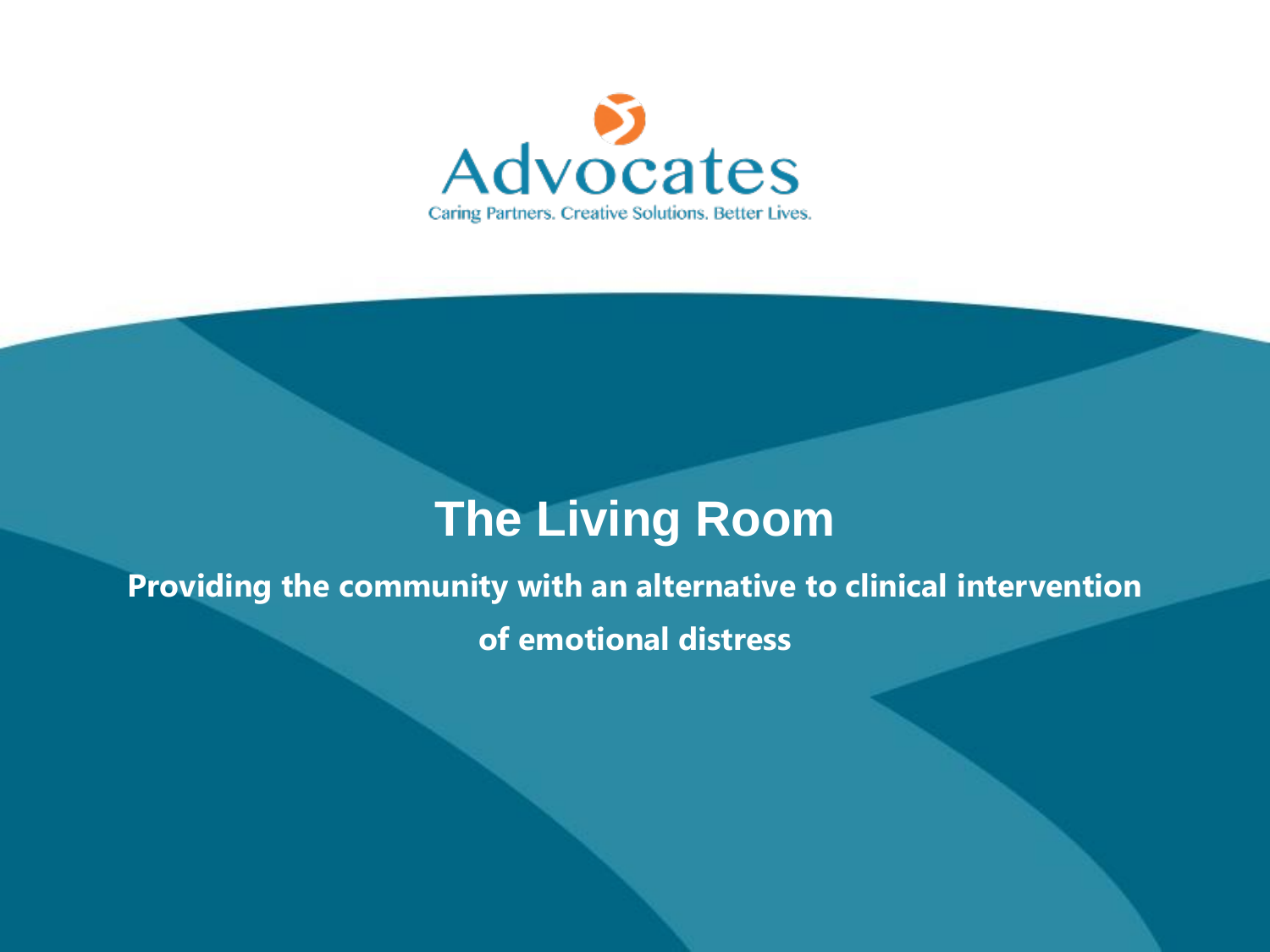

### A place to connect through mutuality

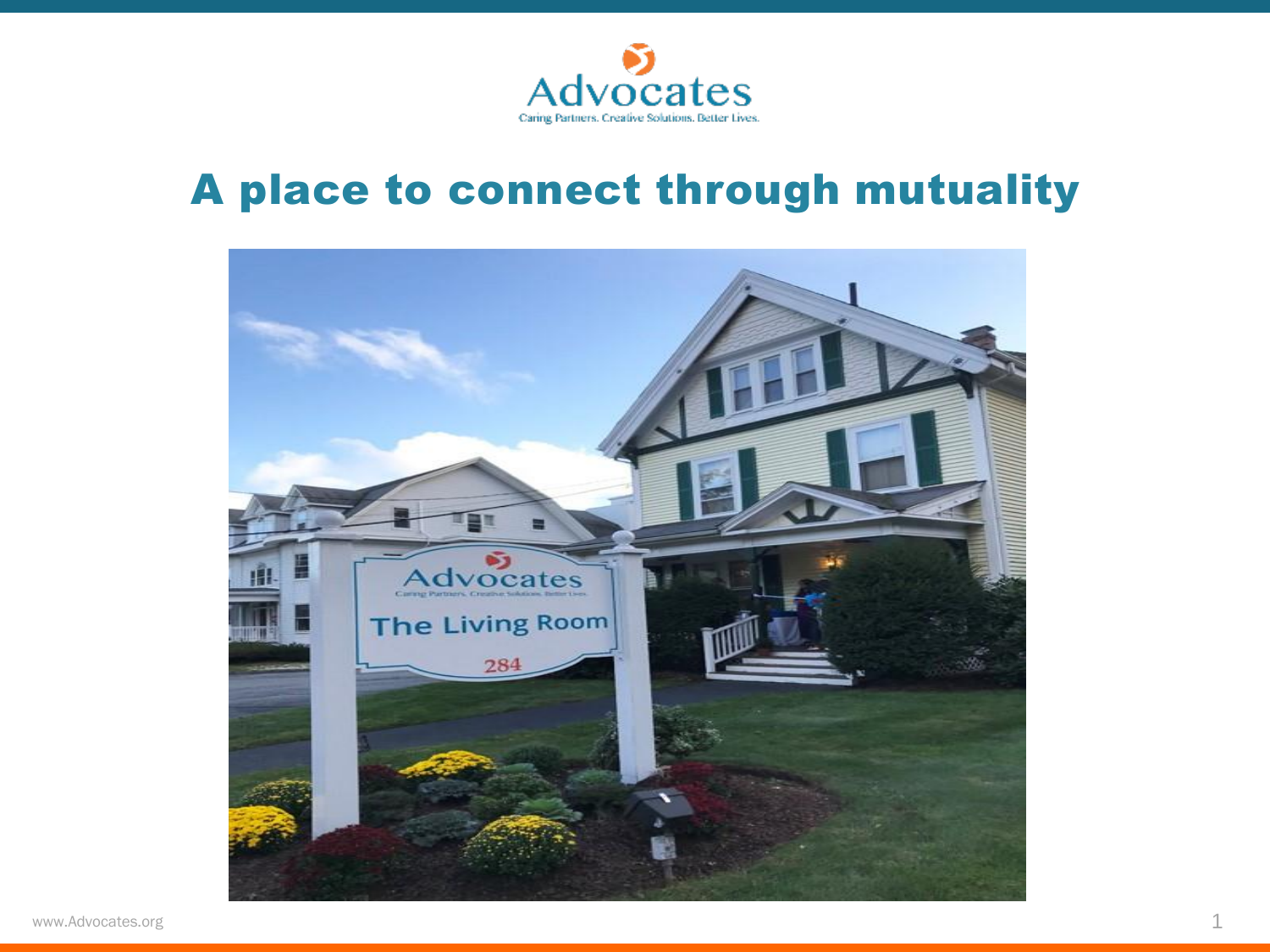

### Presentation Objectives

- Explain what the Living Room is and what it offers
- Identify specific supports and resources a guest can expect when visiting
- Explain how we measure guests' experiences
- Our current data for guests demographic and satisfaction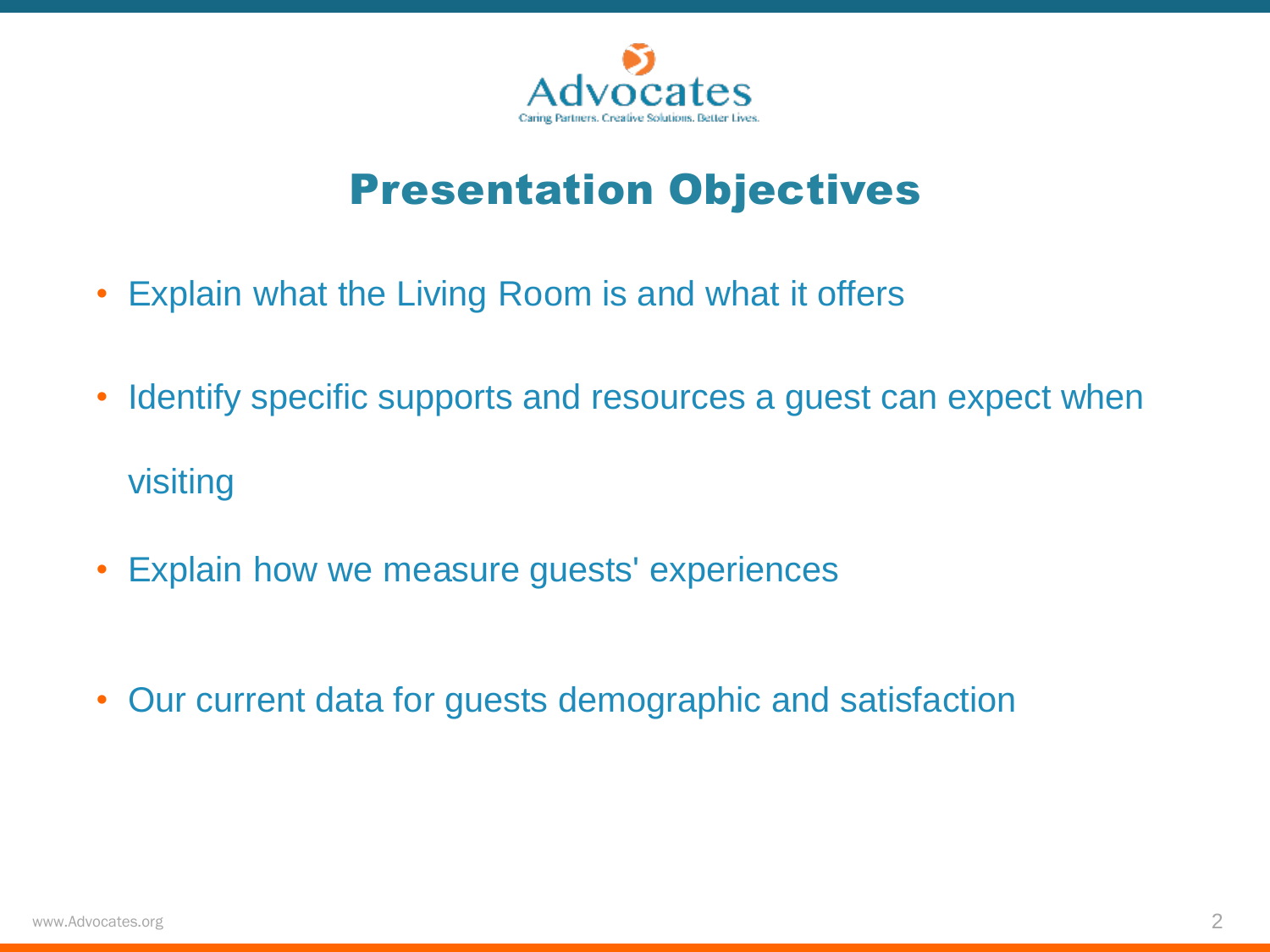

### What is the Living Room Model?

- offers an alternative to traditional respite, emergency rooms, and hospitalization for people experiencing distress.
- "This is a non-clinical, non-medical model approach to supporting people through difficulties they may be experiencing," Keith Scott, VP for Peer Support and Self-Advocacy.

•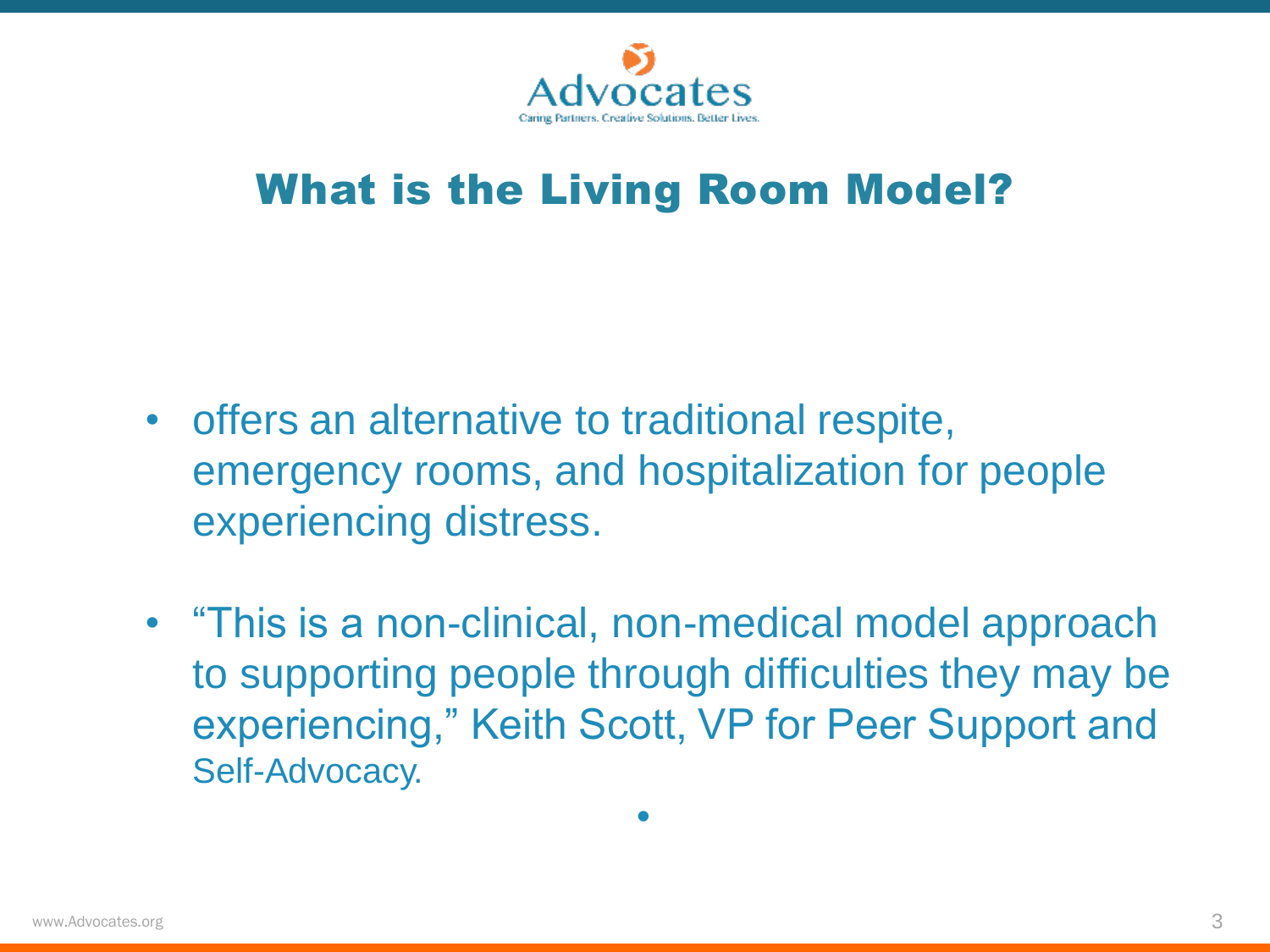

# Why Create A Living Room?

- Think about a time in your life when you felt overwhelmed-- perhaps you were experiencing depression, hopelessness, fear
- Who and What was helpful to you during that time?
- What is the common approach to someone who is experiencing emotional distress that may be viewed as a 'crisis'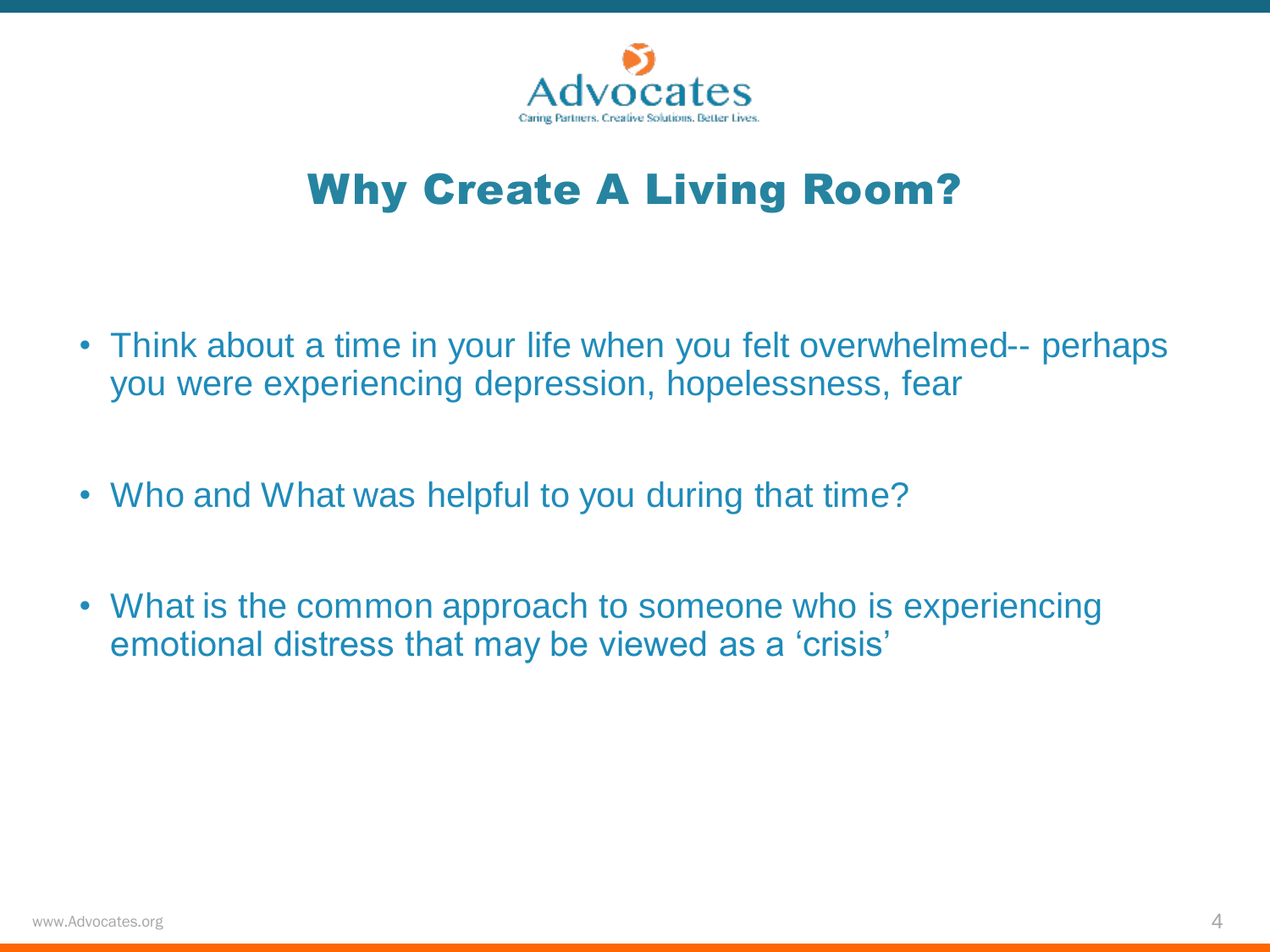

# How is the Living Room Different?

- Hospitality model not hospital mode
- person-centered- we meet the person where they are at and let the person define their experience
- Judgment-free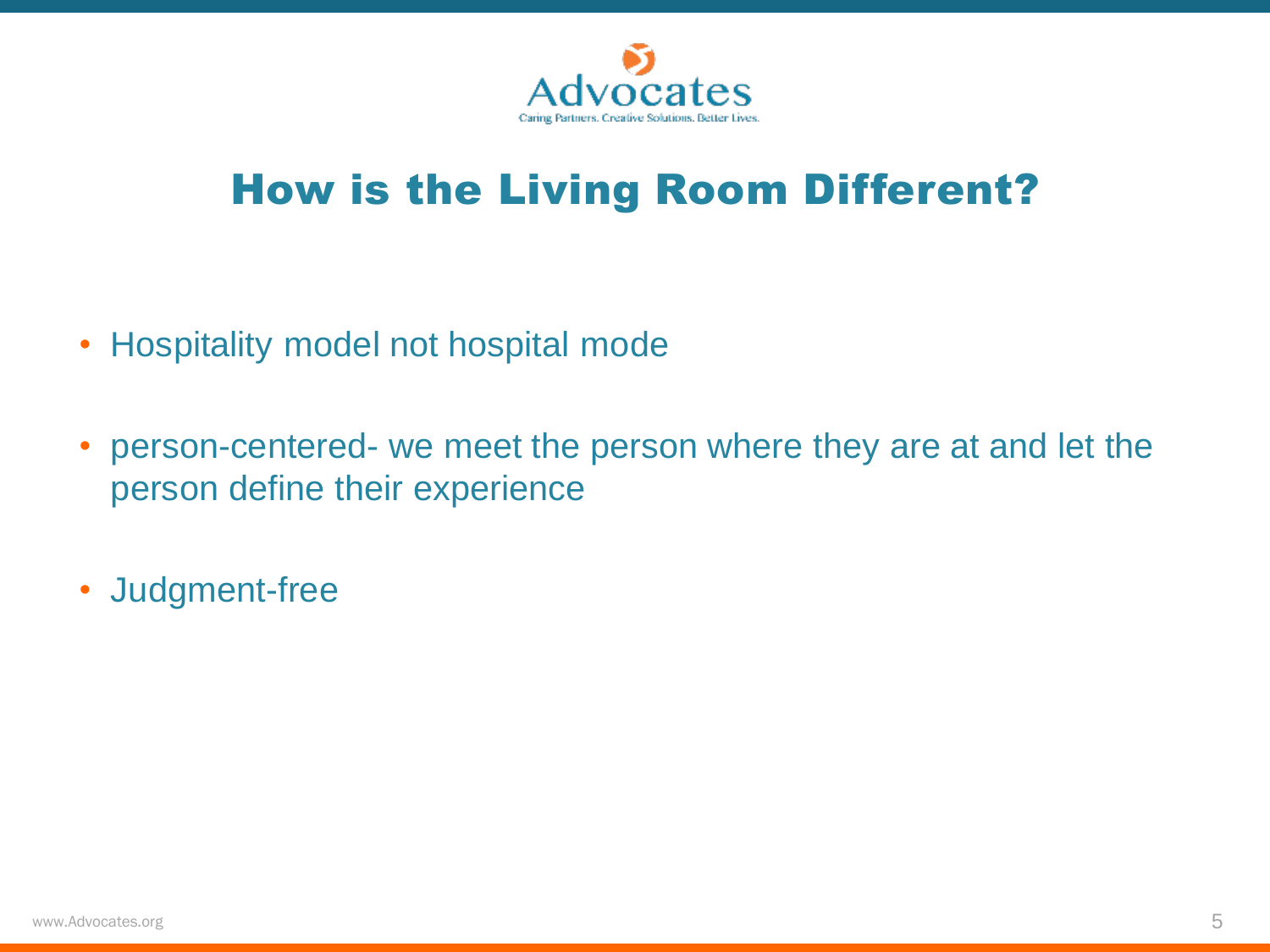

# The Goal of the Living Room

- Provide support that is non-judgmental and free of clinical assessment
- Offer choices for people to explore without surrendering control of their lives
- Provide Connections to a variety of local resources
- Collaborate with people in their choices of how they want to tackle their issues in the moment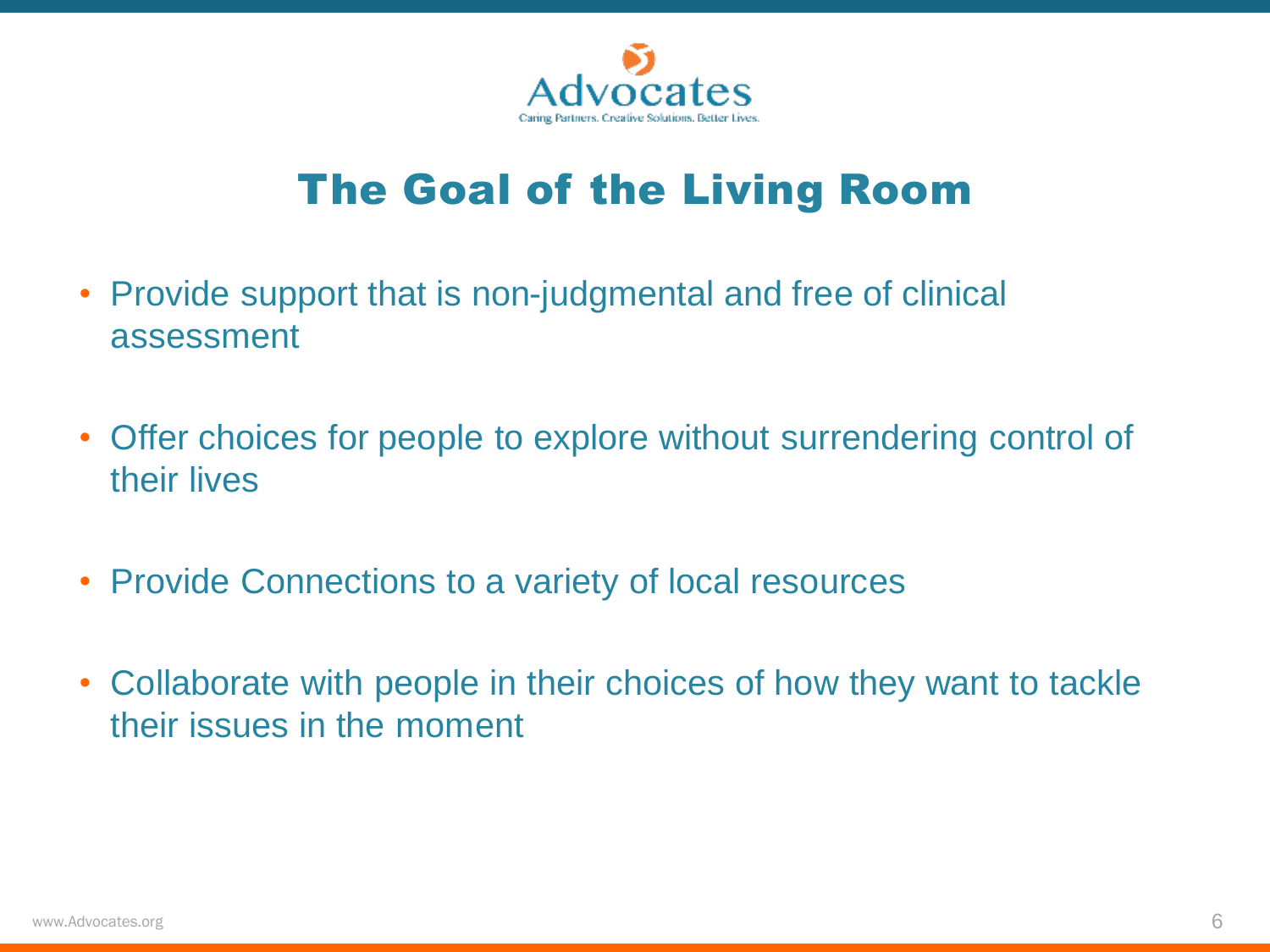

### A Different Experience: The Living Room Guidelines

- Completely peer staffed, no clinical staff on site
- Collaborate with people and support their choices of how they want to tackle their issues in the moment
- Foster empowerment, self-advocacy and personal responsibility
- Strength-based-explore "what's going on", not "what's wrong with you?'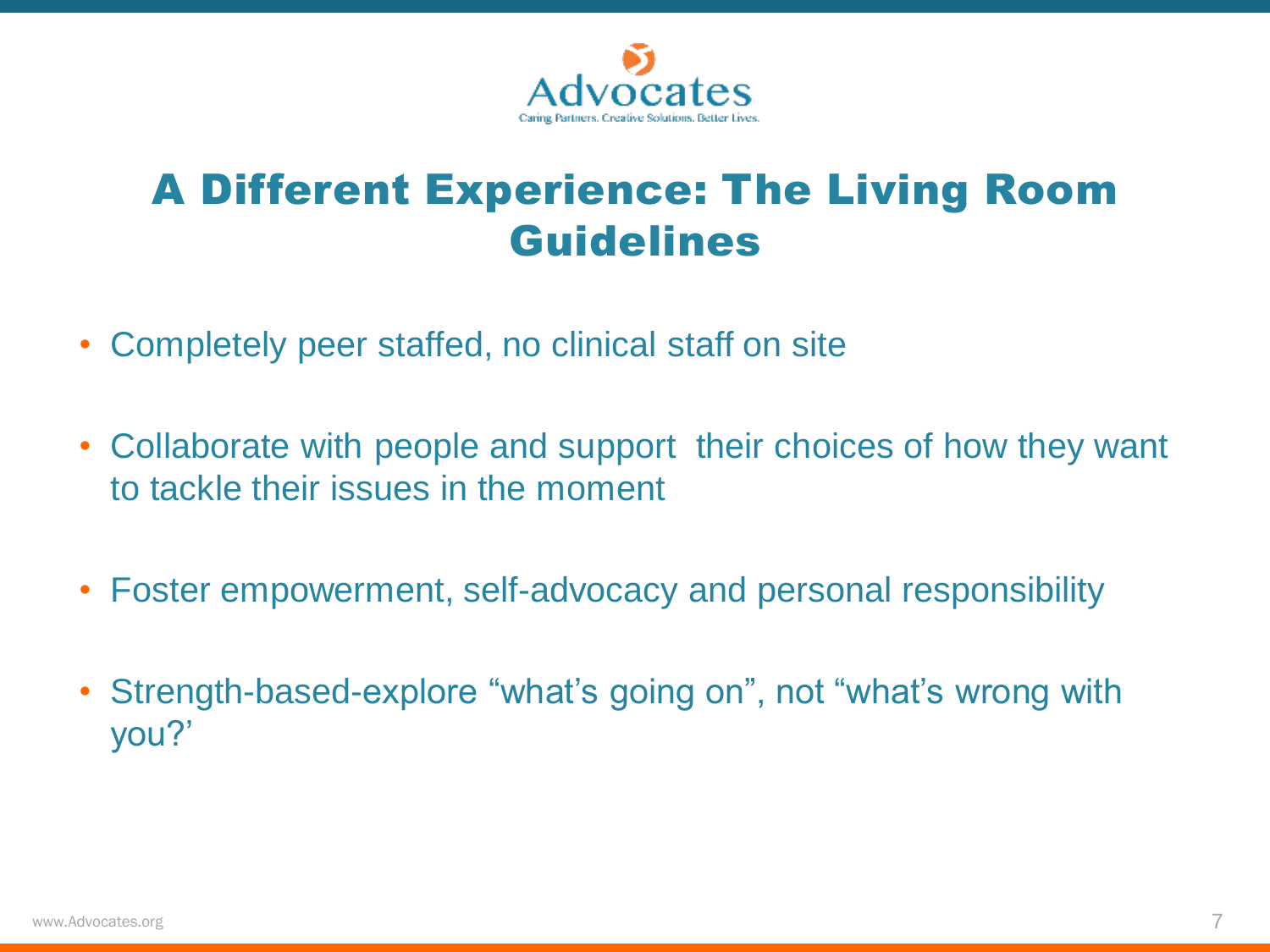

# A Typical Visit begins with…

- People are greeted and are asked about their basic needs first: hunger, thirst, rest
- Entrance agreement –review the basic guidelines of mutual respect, personal responsibility, independence, completely voluntary and our policy of no substances (including cigarettes), no weapons
- Ask the guest how we can best support them while they are at the house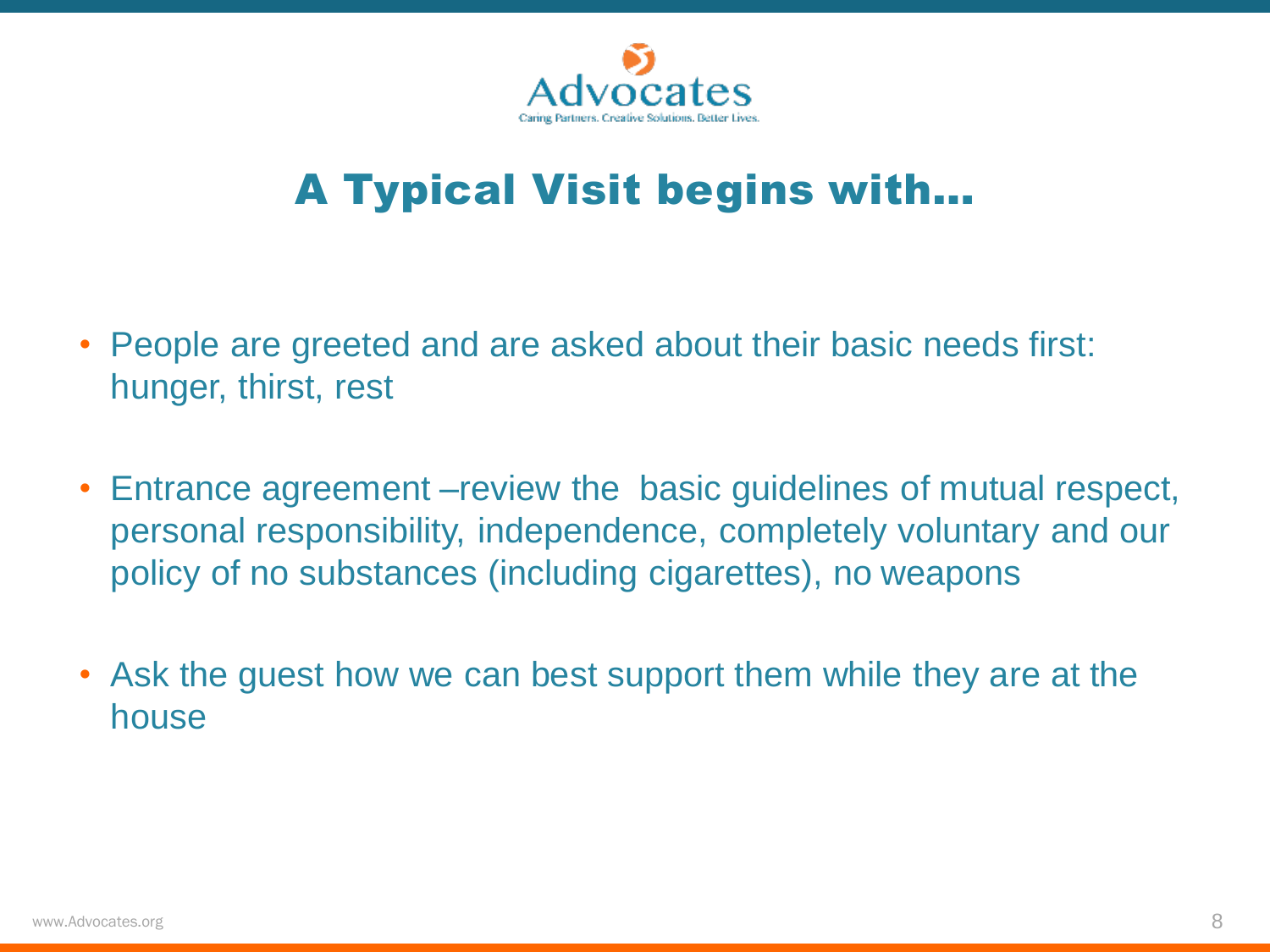

# A Typical Visit Cont.

- If needed discussion about potential of spending the night (at least after 2 hours of the person entering the house
- Decisions about staying overnight are based on the needs of the guest, the person's compatibility with the program guidelines and a conversation with a supervisor or the on-call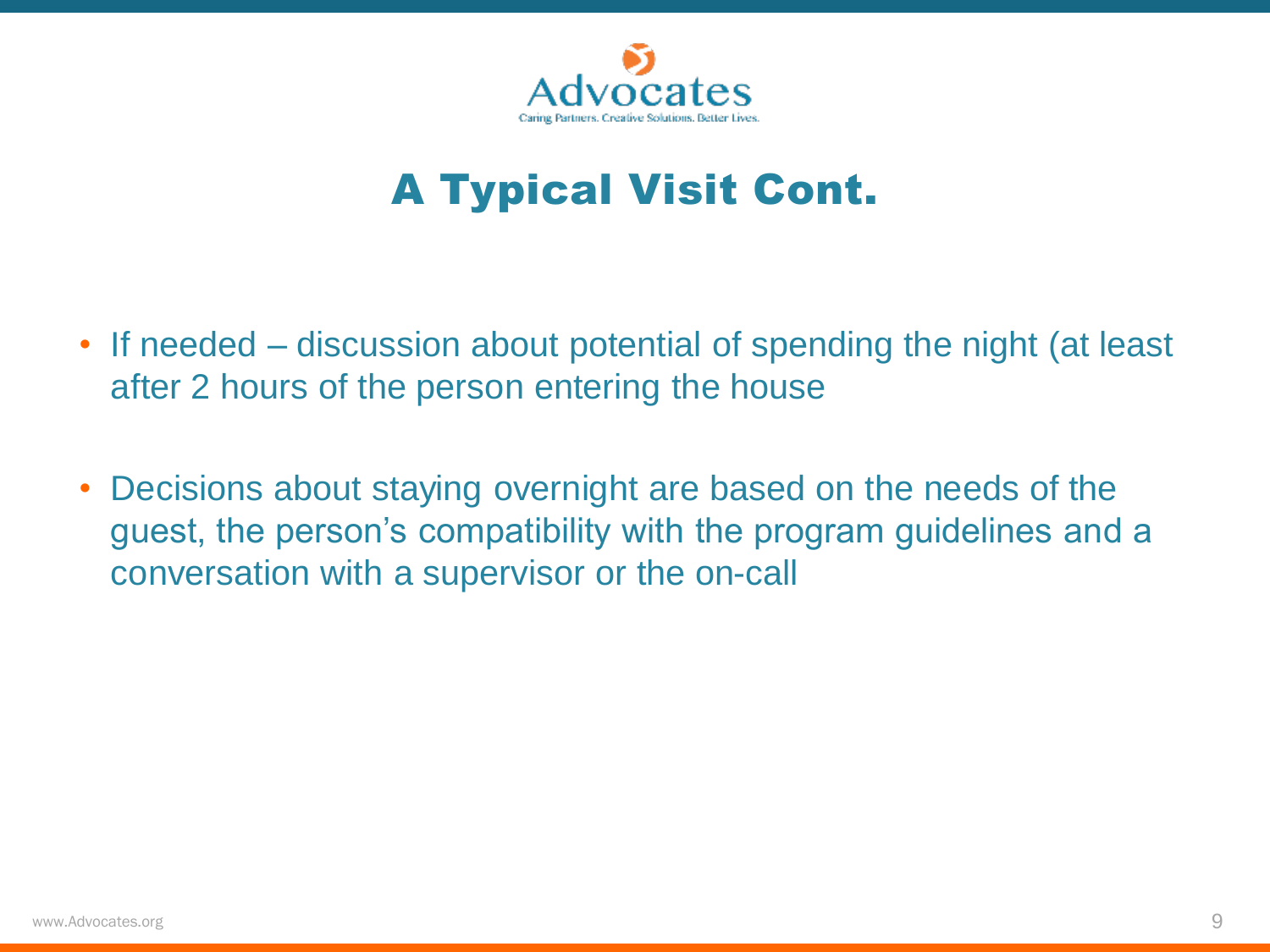

### 24/7 Access

- 'open hours' 8 am to 9 pm but 24 hour access is available for the community
- No referral needed
- After 9PM, the overnight staff has discretion about welcoming someone into the program and consults with the on-call
- 48 hours maximum stay with a rare case of staying for a third night
- Phone support available any time of the day/night and get support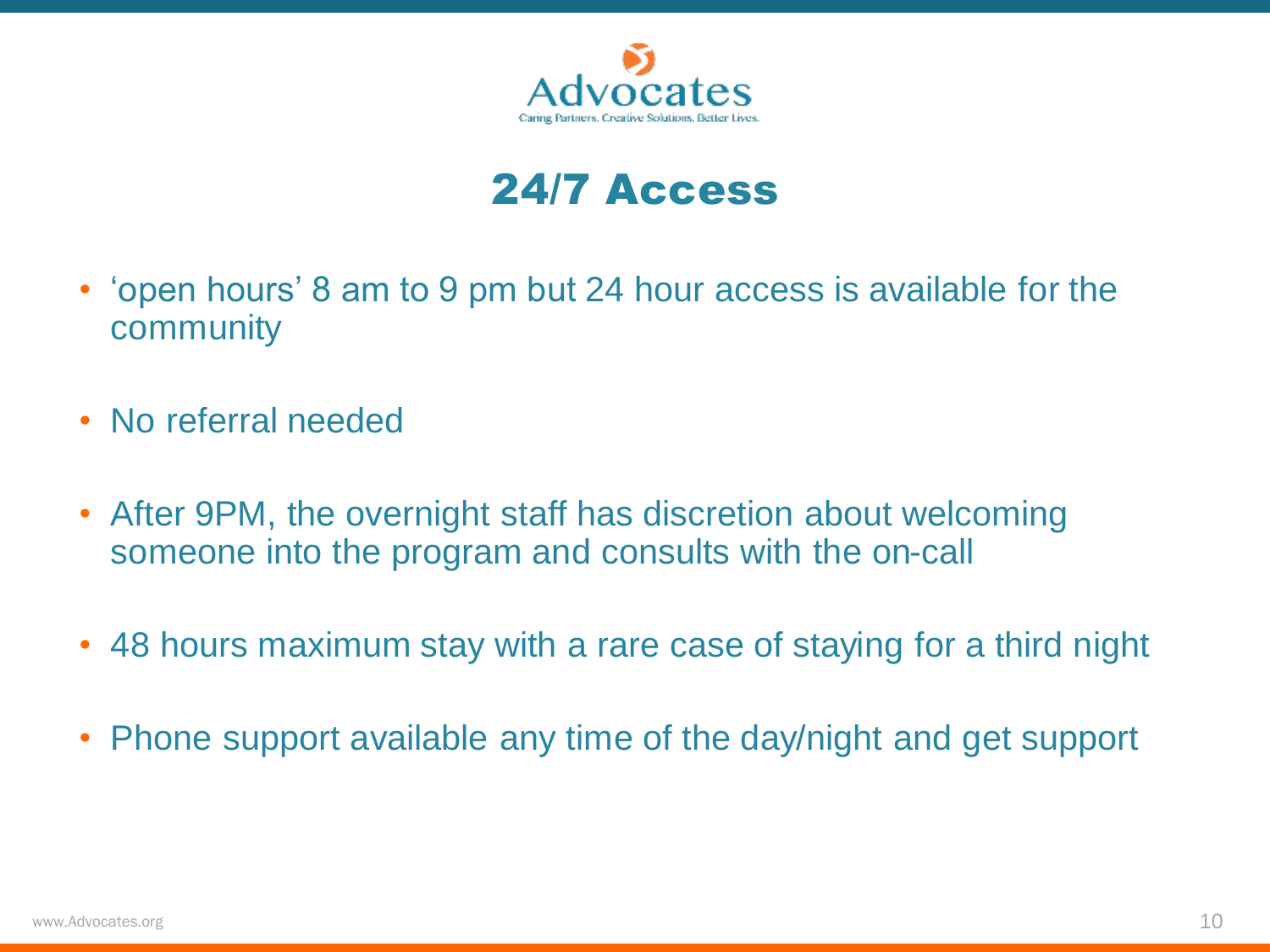

# Training for living Room Staff

- We currently employ one full-time Peer Program Coordinator, and 7.5 full-time Peer Specialists.
- All Peer Specialists are required to be Certified Peer Specialists at hire, or to complete the training and become certified within their first year of employment.
- Every Peer Specialist is also be required to have training in Intentional Peer Support, trauma-informed care, cultural competency, CPR, First Aid, Human Rights, Intentional Care, OSHA, fire safety, disaster response, corporate compliance, and privacy and security.
- When they first start, each Peer Specialist is required to complete at least one month of shadowing, during which they are partnered with and mentored by an experienced team member.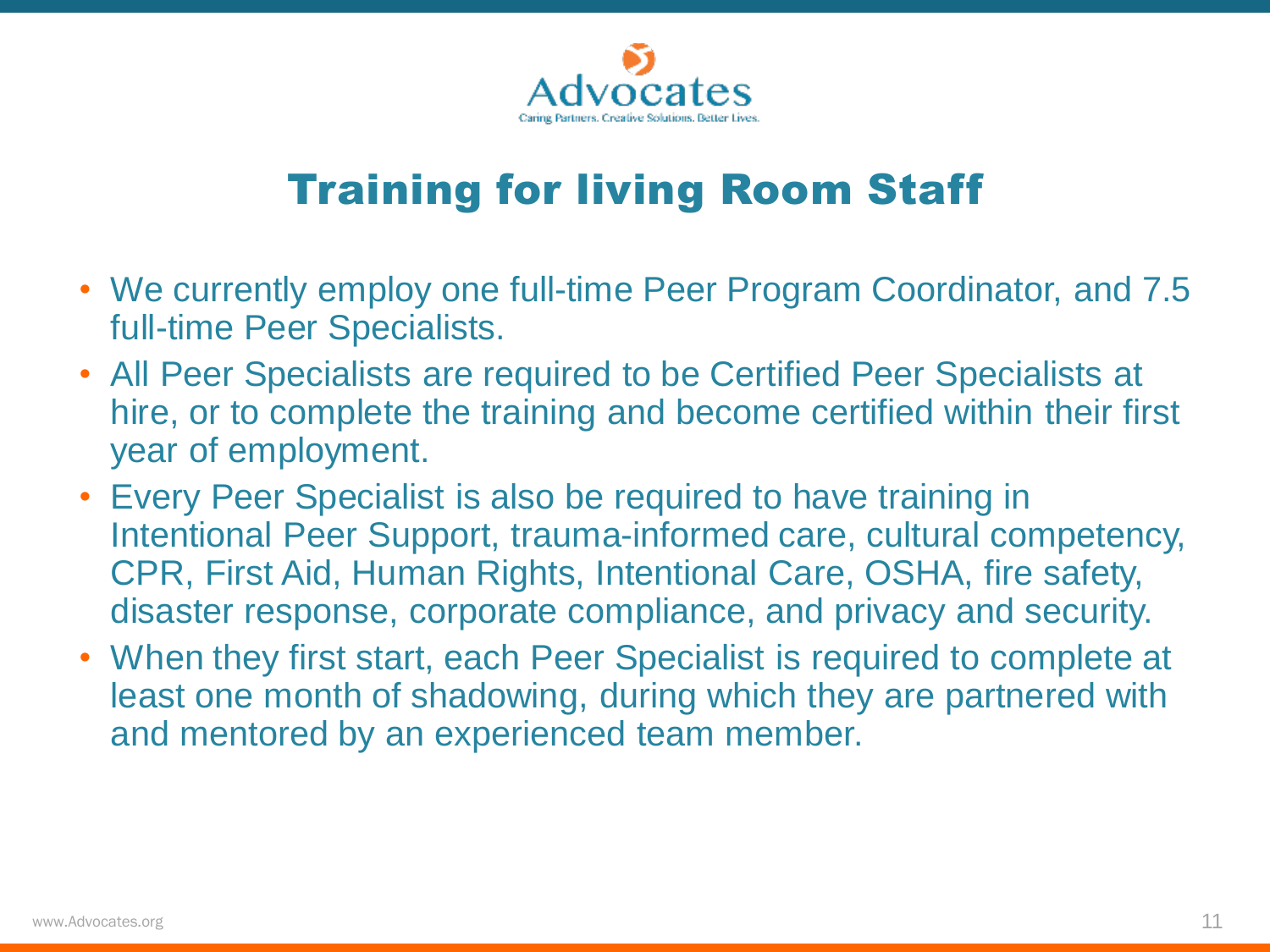

### Supervision

- Supervision is conducted weekly and provided by the Peer Support Coordinator or Director of Recovery and Peer Support.
- The Peer Support Coordinator also receives weekly supervision with the Director of Recovery and Peer Support.
- The Director of Recovery and Peer Support, in turn, meets weekly with the Vice President of Peer Support and Self-Advocacy.
- The Vice President of Peer Support and Self-Advocacy meets weekly with the ESP Director.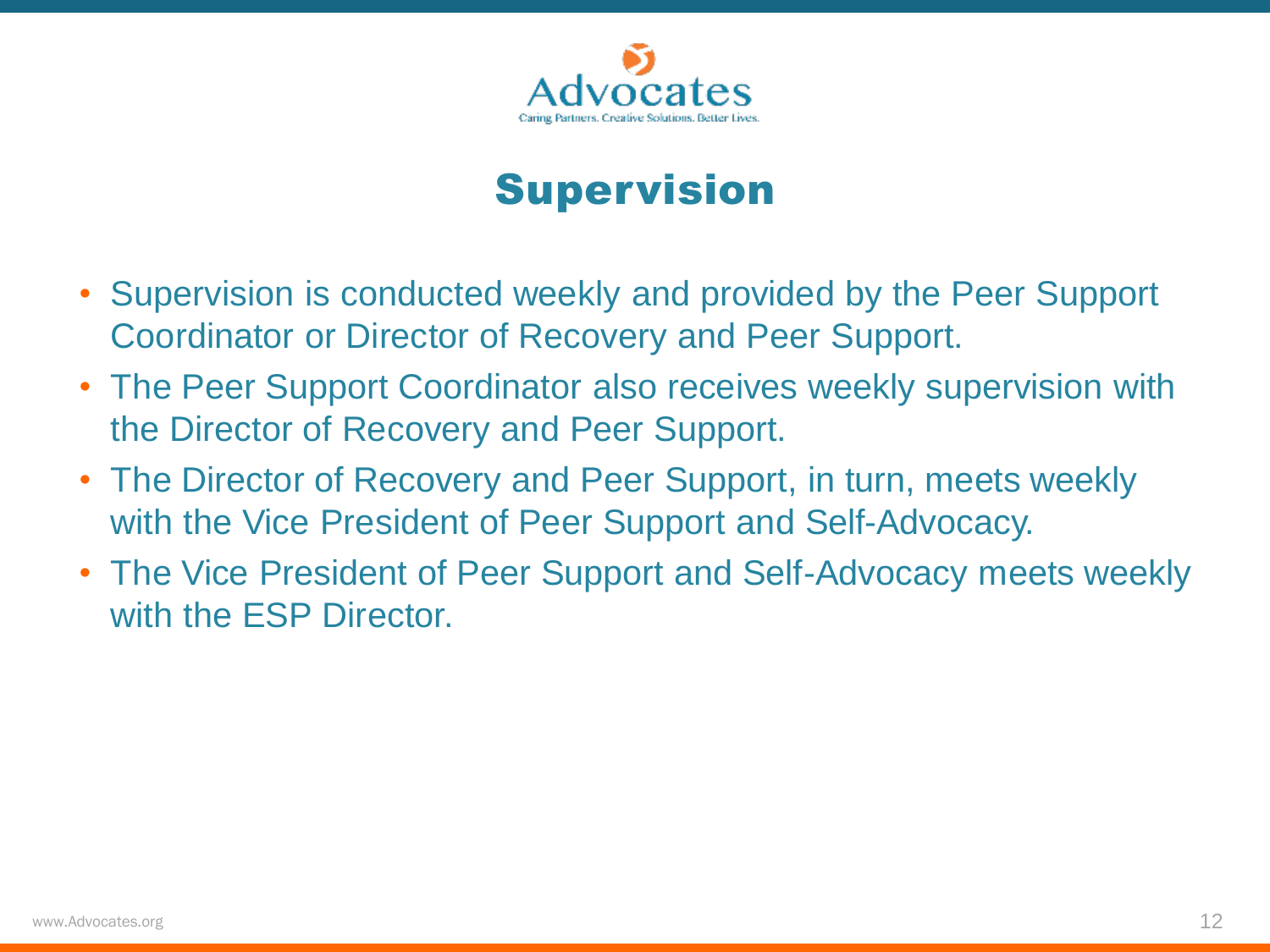

# Why in Framingham?

- Proximity to public transportation (plains, trains and automobiles)
- ADA accessibility
- Central location for all of Massachusetts access
- Proximity to PES, ACC, Marlboro respite and local EMS (if required)
- Collaboration with JDP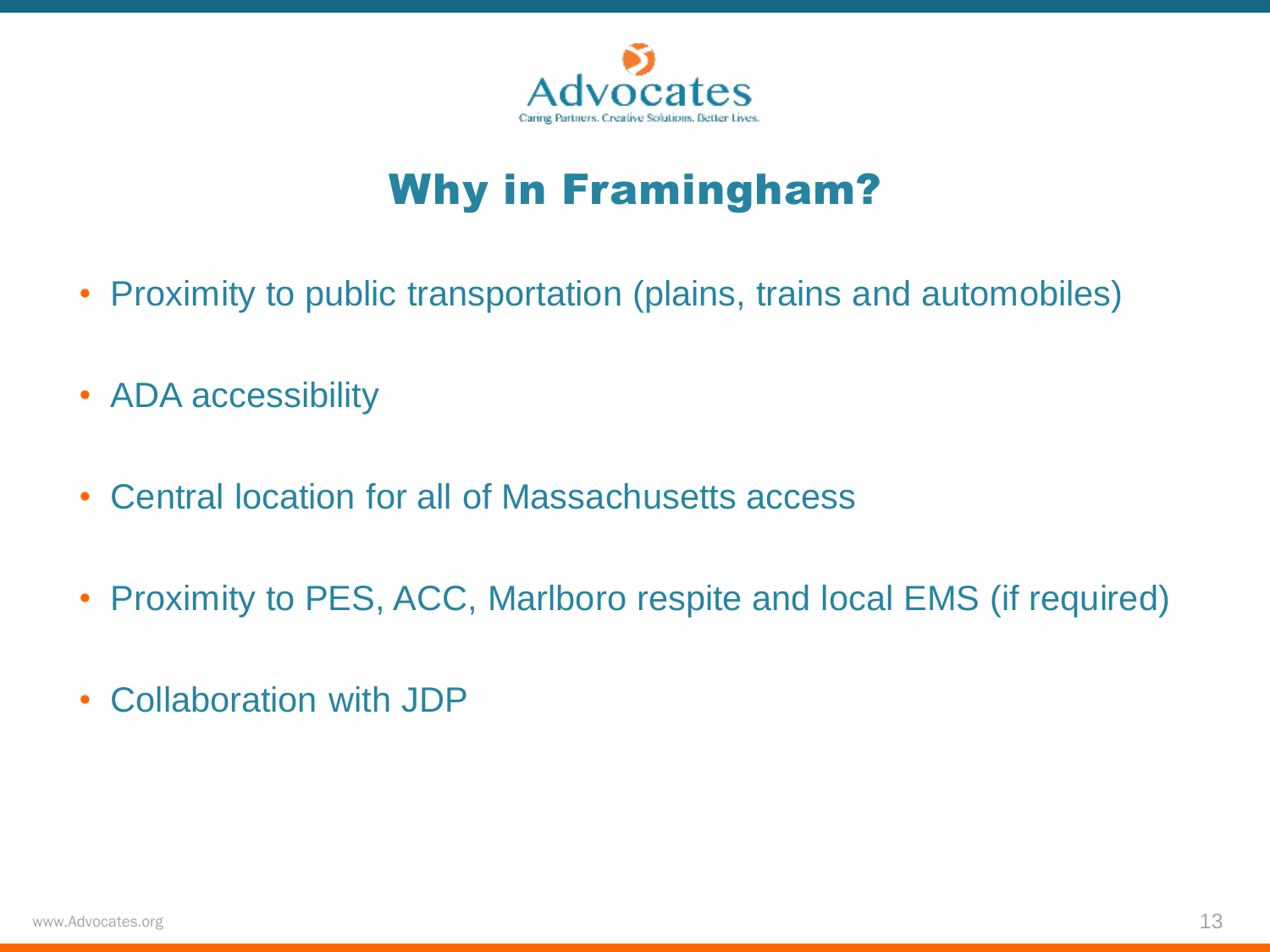

### Data We Collect

- Data is gathered & by Living room staff & analyzed by Advocates Data analytics team
- Data used to support our grant status and to help us improve the guest experience
- Demographics that guests provide (encouraged but optional)
- Where would the person have gone if the Living Room wasn't an option?
- How did they hear about the living room?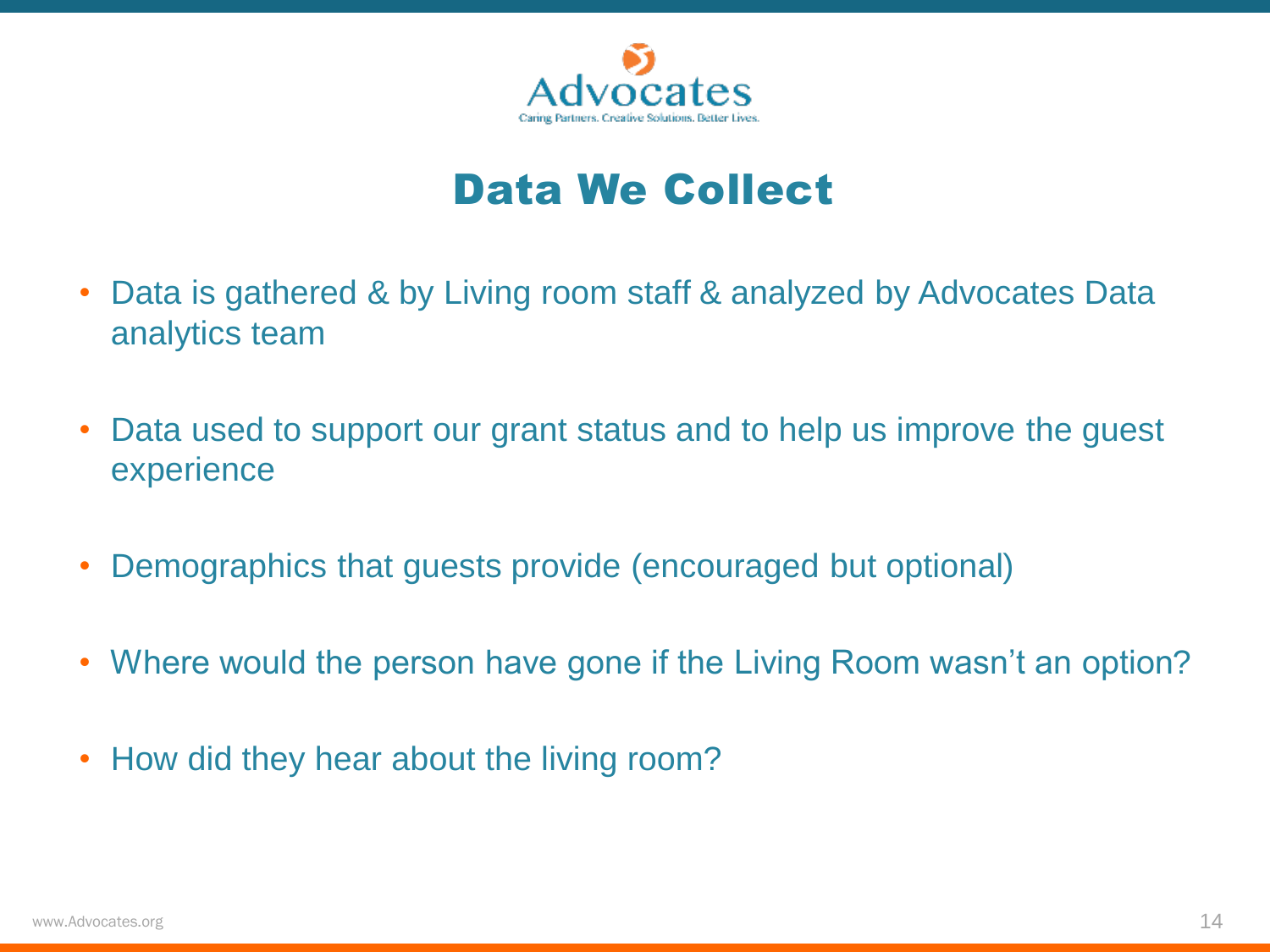

#### Guest Data

July 2018-June 2019

- 342 people responded to the question of 'where would you have gone if living room not available?)
- Home (119)
- ER of Hospital (60)
- Other (60)
- Unsure, no where to go (50)
- Stay with friends/family (22)
- Respite/Crisis Stabilization (14)
- Shelter (9)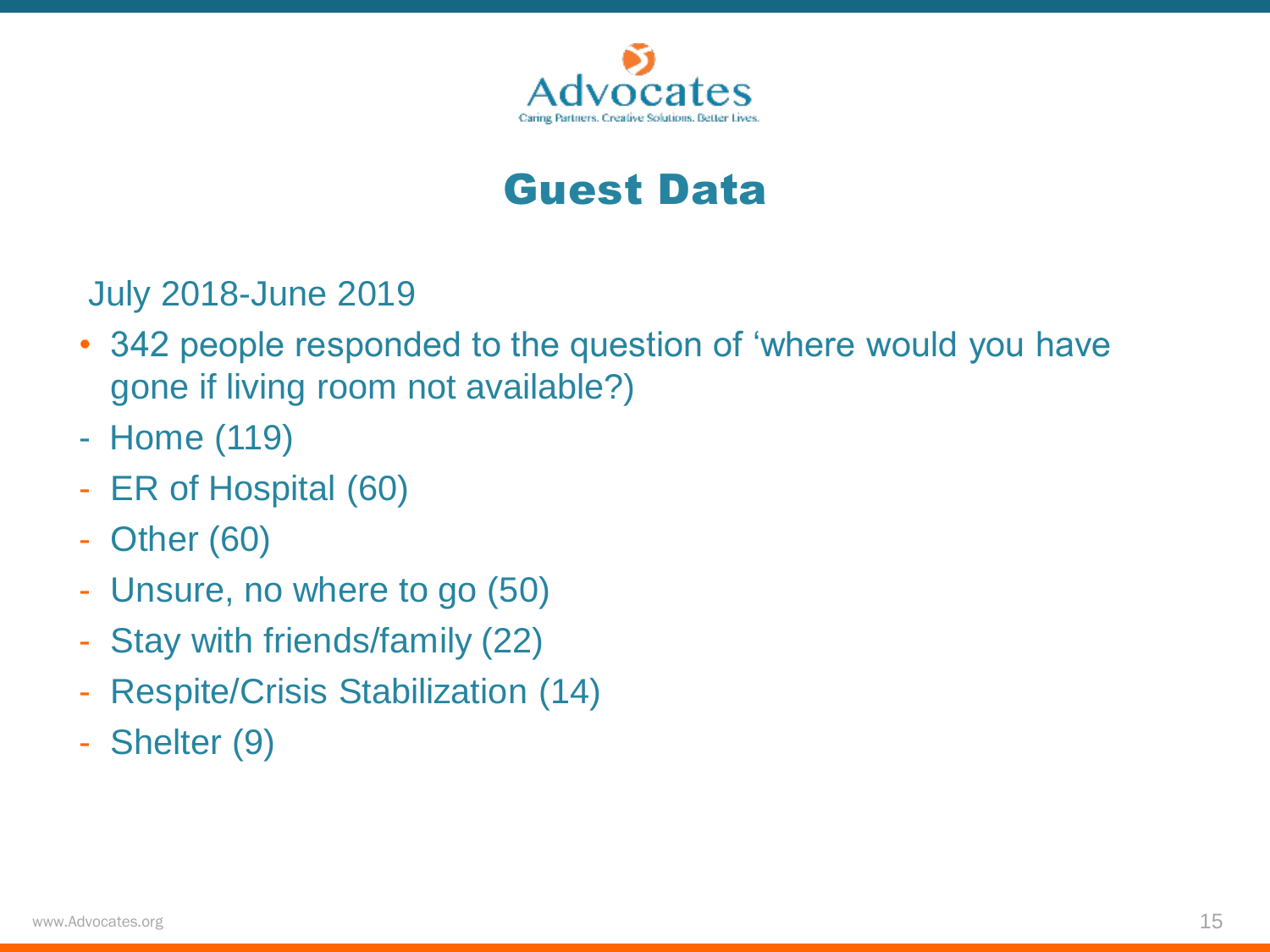

### Guest Comments

- "The Living Room is a great crisis alternative. It has also kept me from going to PES or the ER for additional levels of care"
- "having someone to talk to about current problems helps a lot"
- "you have awesome folks here that made it easy to reach out."
- "I love this place! Thank you for creating a warm, family-like retreat we can escape to. Every single person I interacted with was lovely. Truly, this was above and beyond my expectations. Thank you."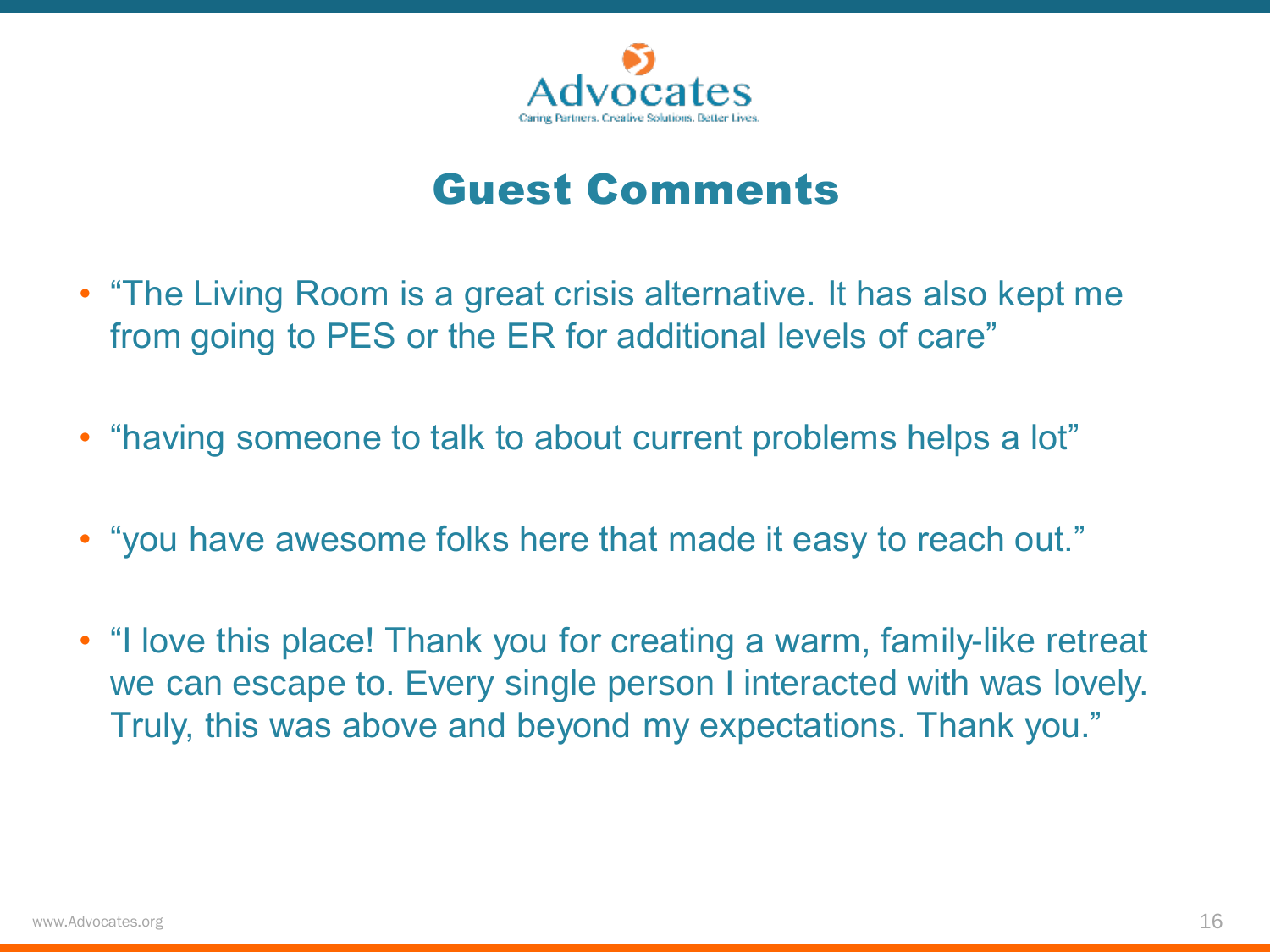

# Guest Satisfaction Survey Results

June 2019

- 148 People responded:
- --Highly Recommend: 132 (89%)
- --Recommend: 11 (7%)
- --Neither Recommend or Not Recommend: 3 (2%)
- --Strongly Not Recommend: 2 (1%)